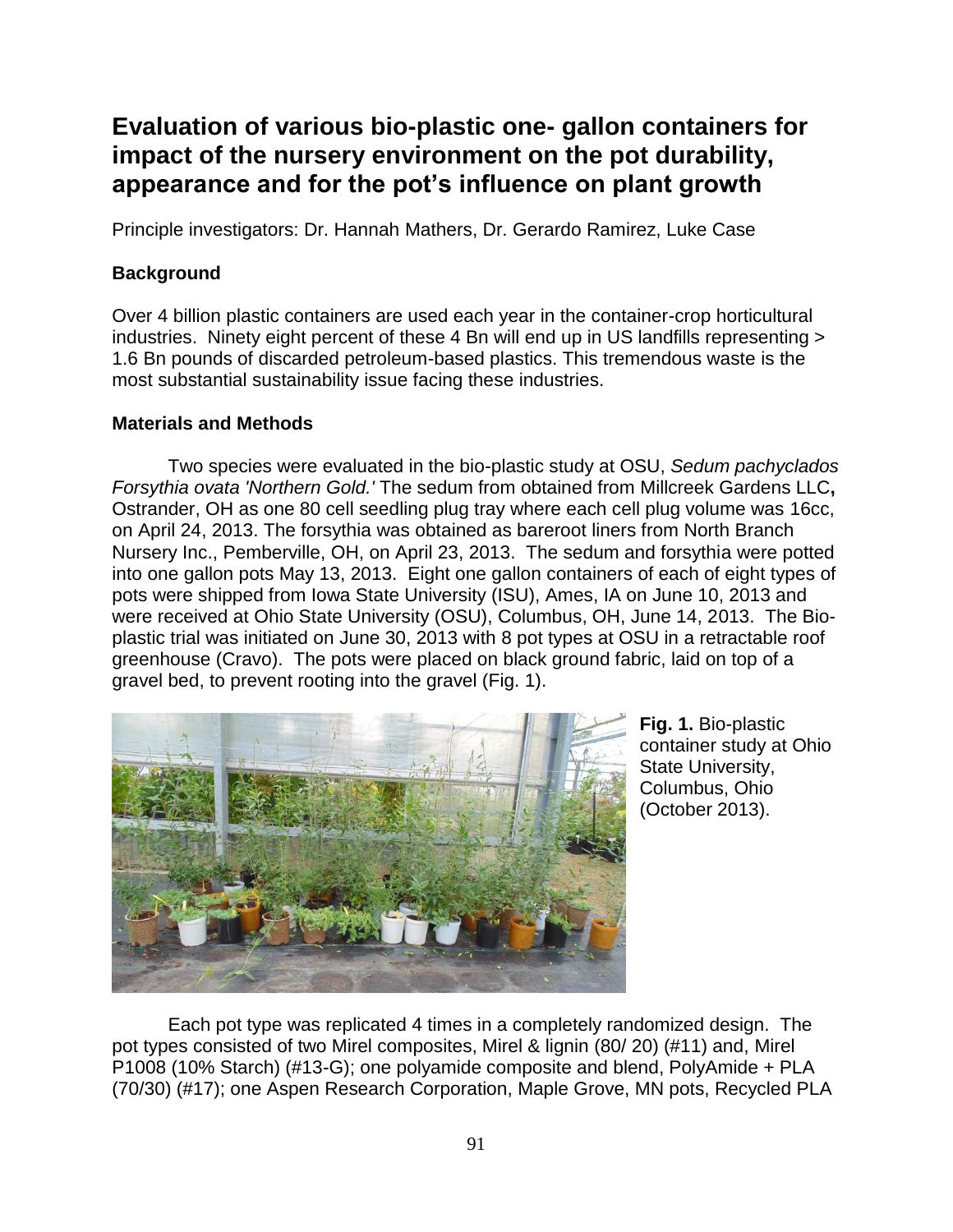# 2 (#24); one control, high density polyethylene pot (HDPE) (#26-G); and, three coated fiber containers, Paper-fiber (Polyurethane - one coat) (#27-G), Paper-fiber (Polyurethane - two coats) (#28-G) and Paper-fiber (Polyurethane – no coat) (29-G).

Mirel™ was obtained from Metabolix ® it is a bio-based Polyhydroxyalkanoaste (PHA). The Mirel prodcuts used in this study are PHA/ lignin – cellulose fiber composites. The cellulose and fibers are supplied from corn stover and Dried Distillers Grains with Solubles (DDGS). DDGS is a co-product of the ethanol production process, is a high nutrient feed valued by the livestock industry. When ethanol plants make ethanol, they use only starch from corn and grain sorghum. The remaining nutrients protein, fiber and oil - are the by-products used to create livestock feed called dried distillers grains with solubles. A third of the grain that goes into ethanol production comes out as DDGS. Each bushel of grain used in the ethanol-making process produces 2.7 gallons of ethanol; 18 pounds of DDGS and 18 pounds of carbon dioxide.

The Poly(lactic acid) or polylactide (PLA) is used in this study is a thermoplastic aliphatic polyester produced from renewable resources, such as corn starch through fermentation process. PLA is the most widely used bio-based and biodegradable polyesters. Polyamides are biodegradable poly(ester amide) (PEA) biomaterials derived from α-amino acids, diols, and diacids. PEAs are promising materials for biomedical applications such as tissue engineering and drug delivery because of their optimized properties and susceptibility for either hydrolytic or enzymatic degradation.

The paper fiber pots used consist of no, one or two coatings of polyurethane (Fig. 2). Three evaluations were conducted at one month after potting (1 MAP), 2 MAP and 3 MAP. Evaluations consisted of rating the quality of the pots and the quality of the plants, on a scale of 0 to 10, where 10 is perfect and >7 is commercially acceptable. Dry weights of plant roots and shoots were not taken at 3 MAP as an evaluation of plant and pot will be conducted post-overwintering in May, 2013.